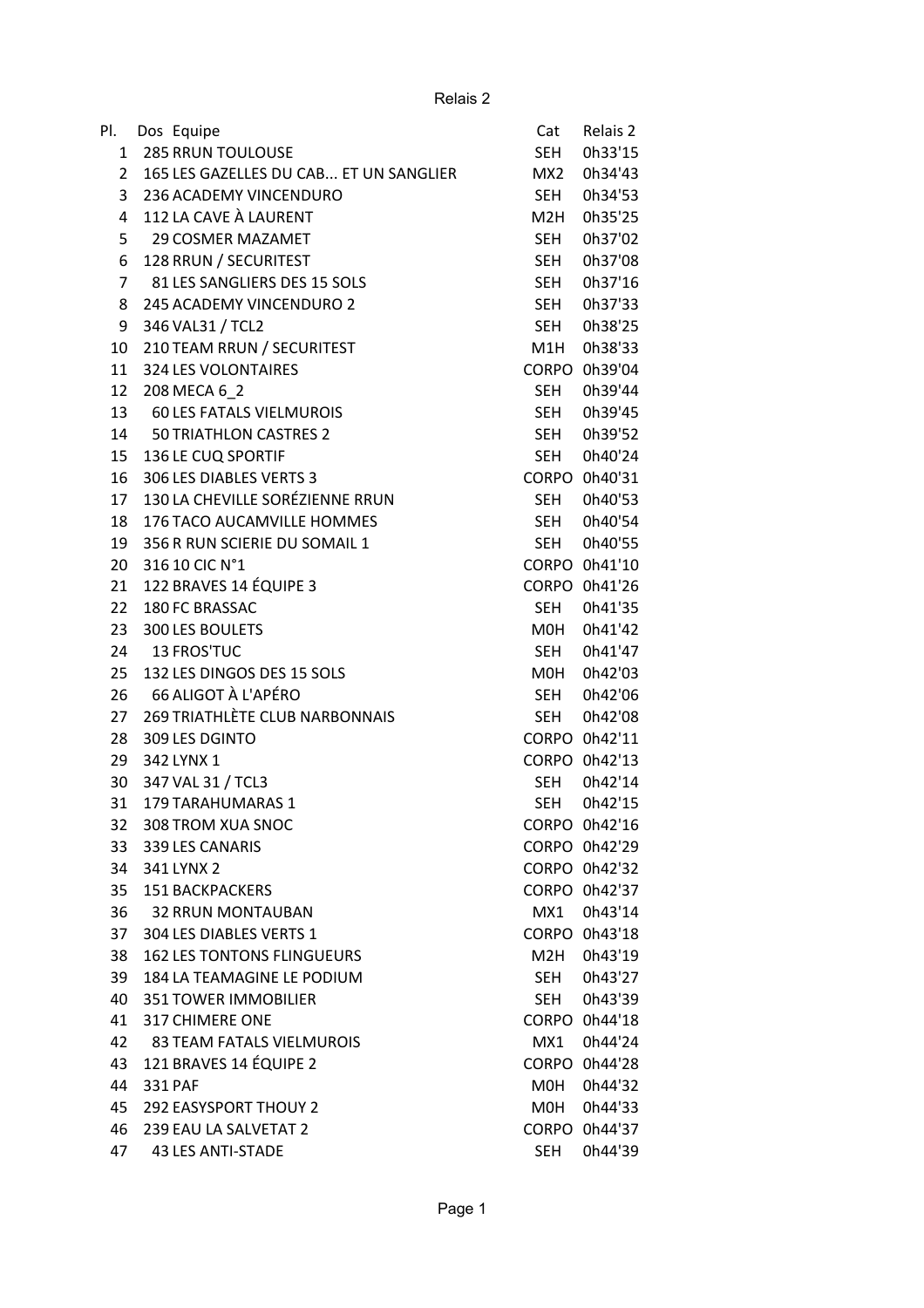| 48 | 283 LES CATHARES BLACK                 | <b>SEH</b>       | 0h44'40       |
|----|----------------------------------------|------------------|---------------|
| 49 | <b>65 FAST AND FABULOUS</b>            |                  | CORPO 0h45'05 |
| 50 | <b>240 LES FLEURS DU TRAIL</b>         | MOH              | 0h45'11       |
| 51 | <b>61 LES TAFIOLES</b>                 | SEH              | 0h45'12       |
| 52 | 305 LES DIABLES VERTS 2                |                  | CORPO 0h45'13 |
| 53 | 313 168° AM BIS                        |                  | CORPO 0h45'18 |
| 54 | 298 BEACH BOYS                         | SEH              | 0h45'24       |
| 55 | <b>344 LES AUTHENTIQUES</b>            |                  | CORPO 0h45'24 |
| 56 | 141 LES SEPPIRENPIRES                  |                  | CORPO 0h45'27 |
| 57 | <b>87 TEAM BLACK MOUNTAIN TRAIL</b>    | SEH              | 0h45'28       |
| 58 | 149 LES 4 FANTASTIQUES DES 15 SOLS     | MX2              | 0h45'42       |
| 59 | 289 TEAM DSTT                          | M1H              | 0h45'43       |
| 60 | 282 BARBIE ET CES KEN                  | MX1              | 0h45'47       |
| 61 | 88 LES GAZELLES DES VIGNALS            | <b>MOF</b>       | 0h45'48       |
| 62 | 353 A LA BOURRE                        | MX2              | 0h45'49       |
| 63 | 272 LÈU LÈU É PLAN                     | SEH              | 0h45'59       |
| 64 | <b>17 PAR TOUTANIS!</b>                | MX2              | 0h45'59       |
| 65 | 127 ON VA PAS LAISSER CA NOUS NON PLUS | M <sub>O</sub> H | 0h46'26       |
| 66 | 323 LES FELINS ROUGES                  |                  | CORPO 0h46'34 |
| 67 | 4 LES POUMPILS FATIGUÉS                | SEH              | 0h46'43       |
| 68 | 271 J'AIME CASTRES                     | MX1              | 0h46'43       |
| 69 | 312 168° AM                            |                  | CORPO 0h46'45 |
| 70 | <b>296 CHAUFFAGE GAZ SERVICES</b>      | MX2              | 0h46'46       |
| 71 | 201 APERO SAUCISSE CALVA 1             | MX1              | 0h46'47       |
| 72 | 74 LES MONTAGNOLS DES ROCS 1 (ALBINE)  | <b>SEH</b>       | 0h46'47       |
| 73 | 233 FRAYSSINET 1                       |                  | CORPO 0h46'55 |
| 74 | 148 LE CAV SE REBIFFE                  | M1H              | 0h47'01       |
| 75 | 134 BANQUE POPULAIRE OCCITANE          |                  | CORPO 0h47'03 |
| 76 | 311 LE PÉLICAN                         |                  | CORPO 0h47'05 |
| 77 | 70 UN AIR DE FAMILLE                   | MX1              | 0h47'06       |
| 78 | 196 128 BIKE AVENUE                    | <b>SEF</b>       | 0h47'07       |
| 79 | 322 LA RH QUI S'ARRACHE                |                  | CORPO 0h47'12 |
| 80 | <b>181 TARAHUMARAS 3</b>               | M0H              | 0h47'14       |
| 81 | 215 TARAHUMARAS 5                      | M0H              | 0h47'21       |
| 82 | 321 JAUNE 3                            |                  | CORPO 0h47'24 |
| 83 | 334 DEVICEMOI 1                        | MX2              | 0h47'32       |
| 84 | 264 DORNHA 2                           | <b>SEH</b>       | 0h47'43       |
| 85 | 325 TOURNEE DES GRANDS DUC             | SEH              | 0h47'46       |
| 86 | 78 LES MONTAGNOLS DES ROCS 5 (ALBINE)  | MOH              | 0h47'51       |
| 87 | 57 GOOD WILL OF RUNNING                | MX1              | 0h47'51       |
|    | 107 LES BLEUS GIVRÉS                   |                  | 0h47'51       |
| 88 | 33 LES PAPATINEURS GIVRÉS              | M1H              |               |
| 89 |                                        | M1H              | 0h48'01       |
| 90 | 340 10 CIC N°2                         |                  | CORPO 0h48'08 |
| 91 | 80 A M'EN DONNÉ                        | MX1              | 0h48'12       |
| 92 | 224 TARNAISE DES PANNEAUX              | MOH              | 0h48'20       |
| 93 | 143 A L'ASCA                           | M4H              | 0h48'21       |
| 94 | 256 LES RATS TAUPES NUS                | M0H              | 0h48'28       |
| 95 | 345 VAL31 / TCL1                       | MX <sub>2</sub>  | 0h49'02       |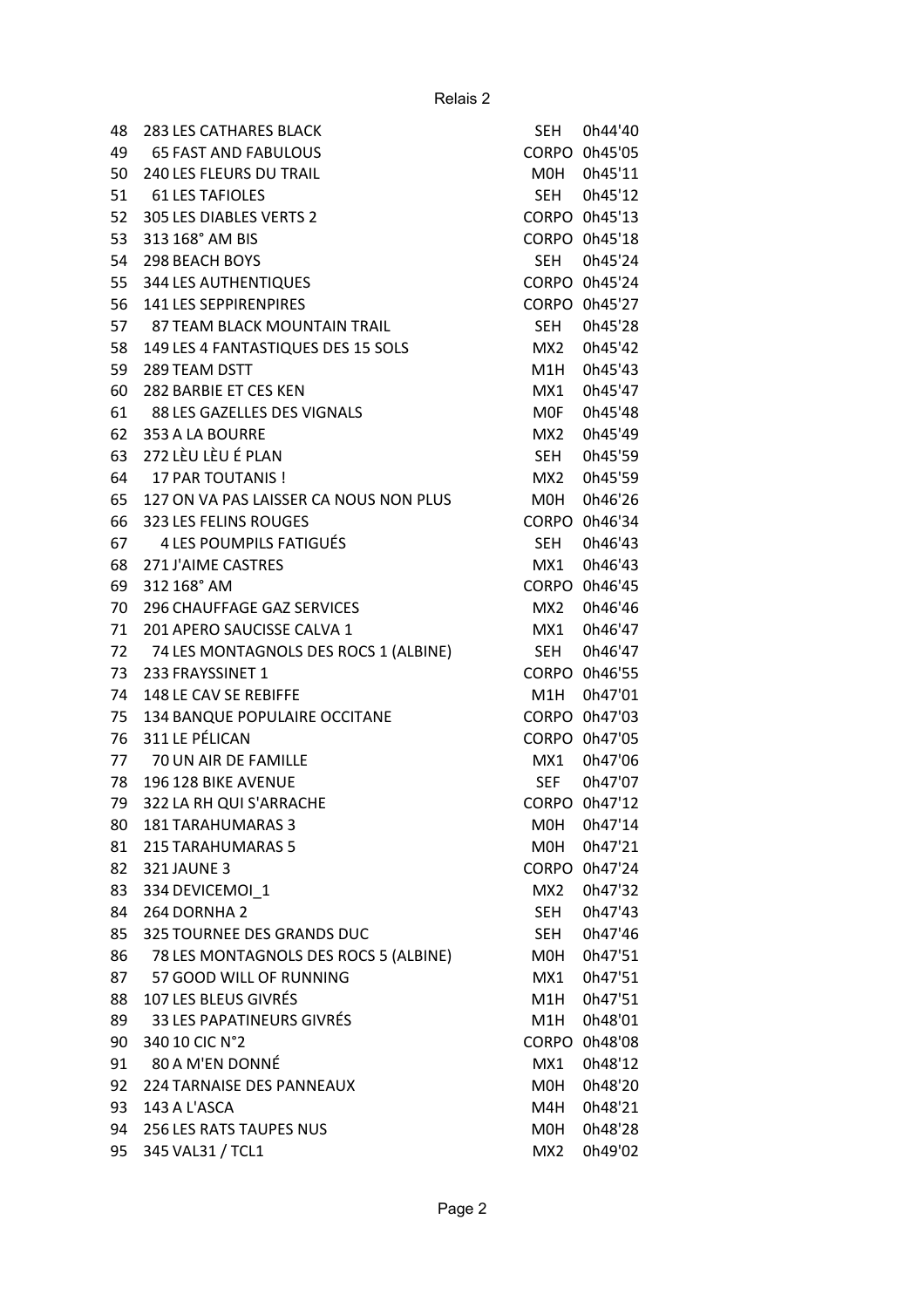| 96  | <b>367 AS MURET TRIATHLON MIXTE</b>      | MX <sub>2</sub>  | 0h49'06 |
|-----|------------------------------------------|------------------|---------|
| 97  | <b>38 TERROÏKO</b>                       | <b>CORPO</b>     | 0h49'07 |
| 98  | 314 LES BRAS CASSES                      | <b>CORPO</b>     | 0h49'08 |
| 99  | 99 TEAM RIOS                             | MX1              | 0h49'15 |
| 100 | 252 TOUT FAIRE GRAND MATERIAUX           | MX1              | 0h49'17 |
| 101 | 14 QUE LA FORCE SOIT AVEC NOUS !!!       | <b>SEH</b>       | 0h49'18 |
| 102 | <b>164 LES TOURISTES</b>                 | <b>SEH</b>       | 0h49'23 |
| 103 | 100 SECTAL                               | <b>SEH</b>       | 0h49'28 |
| 104 | 175 TACO AUCAMVILLE MASTER               | M3H              | 0h49'31 |
| 105 | <b>18 CROCKLE</b>                        | SEH              | 0h49'31 |
| 106 | 368 EASY LET IT BE                       | MX3              | 0h49'34 |
| 107 | 153 LES SEPPIEDS CARRÉS                  | <b>SEH</b>       | 0h49'35 |
| 108 | 333 ORANGE IMT ALBI                      | <b>CORPO</b>     | 0h49'45 |
| 109 | 10 LES FLÈCHES MOLLES                    | MX1              | 0h49'49 |
| 110 | 336 LES ESCALQUINOIS                     | MX1              | 0h49'50 |
| 111 | 206 ON EN A GROS                         | <b>SEH</b>       | 0h49'57 |
| 112 | <b>138 ROUFFIAC SIDV</b>                 | MX1              | 0h50'03 |
| 113 | 230 UNION CLUB ATHLÉTIQUE - LES AVENGERS | M0H              | 0h50'07 |
| 114 | 319 LES CAPORAUX CHEFS DU 8 RPIMA        | <b>CORPO</b>     | 0h50'13 |
| 115 | <b>125 LES GUIBOLES MOLLES</b>           | <b>SEH</b>       | 0h50'13 |
| 116 | 187 LES GENS BONS FRAIS DE LACAUNE       | MX <sub>2</sub>  | 0h50'16 |
| 117 | 241 CGT                                  | M0H              | 0h50'17 |
| 118 | <b>193 LOS MARIATONTOS</b>               | MX1              | 0h50'20 |
| 119 | 270 LES DURS DE LA CUISSE                | <b>MOH</b>       | 0h50'20 |
| 120 | 243 LES 4 FANTASTIQUES                   | MX1              | 0h50'21 |
| 121 | <b>222 LES SEPPIPELETTES</b>             | <b>SEF</b>       | 0h50'24 |
| 122 | 228 UNION CLUB ATHLÉTIQUE - LES U CAN    | <b>SEF</b>       | 0h50'34 |
| 123 | 92 SERHY 1                               | <b>CORPO</b>     | 0h50'35 |
| 124 | <b>73 CITRONS GIVRES</b>                 | <b>SEH</b>       | 0h50'35 |
| 125 | 84 JUST FOR FUN AGAIN                    | M0H              | 0h50'41 |
| 126 | 52 L'ÉQUIPE DE CED                       | <b>SEH</b>       | 0h50'41 |
| 127 | 191 APERO SAUCISSE CALVA 4               | MX3              | 0h50'44 |
| 128 | 211 LES INTOUCHABLES D'EN LAURE          | MX2              | 0h50'46 |
| 129 | 343 LES COYOTES                          | <b>CORPO</b>     | 0h50'51 |
| 130 | 185 LES GENS BONS AVEC OS DE LACAUNE     | M4H              | 0h50'51 |
| 131 | 95 WAKEFIELD HARRIERS MEN OVER 60        | M5H              | 0h50'58 |
| 132 | <b>209 MJC SAINT BAUDILLE</b>            | M <sub>2</sub> H | 0h50'59 |
| 133 | 284 V AND B CASTRES/ALBI                 | SEH              | 0h51'10 |
| 134 | 253 MAZERES COURSE PEDESTRE              | MX <sub>2</sub>  | 0h51'10 |
| 135 | <b>31 COURTOUJOURS</b>                   | M2H              | 0h51'12 |
| 136 | 119 RRUN SAMBLAS SERVICE                 | SEH              | 0h51'13 |
| 137 | <b>169 PAPY ARVI</b>                     | M1H              | 0h51'15 |
| 138 | <b>39 LES FONTAINES GIVREES</b>          | MX3              | 0h51'24 |
| 139 | 120 BRAVES 14 ÉQUIPE 1                   | <b>CORPO</b>     | 0h51'24 |
| 140 | <b>40 LES TUC PIRATES</b>                | <b>SEH</b>       | 0h51'28 |
| 141 | <b>366 AS MURET TRIATHLON</b>            | <b>SEH</b>       | 0h51'30 |
| 142 | 145 LES RAIDEURS DE LA GENTIANE          | <b>SEH</b>       | 0h51'30 |
| 143 | 273 LES TOULOU' ZINZINS                  | MX1              | 0h51'31 |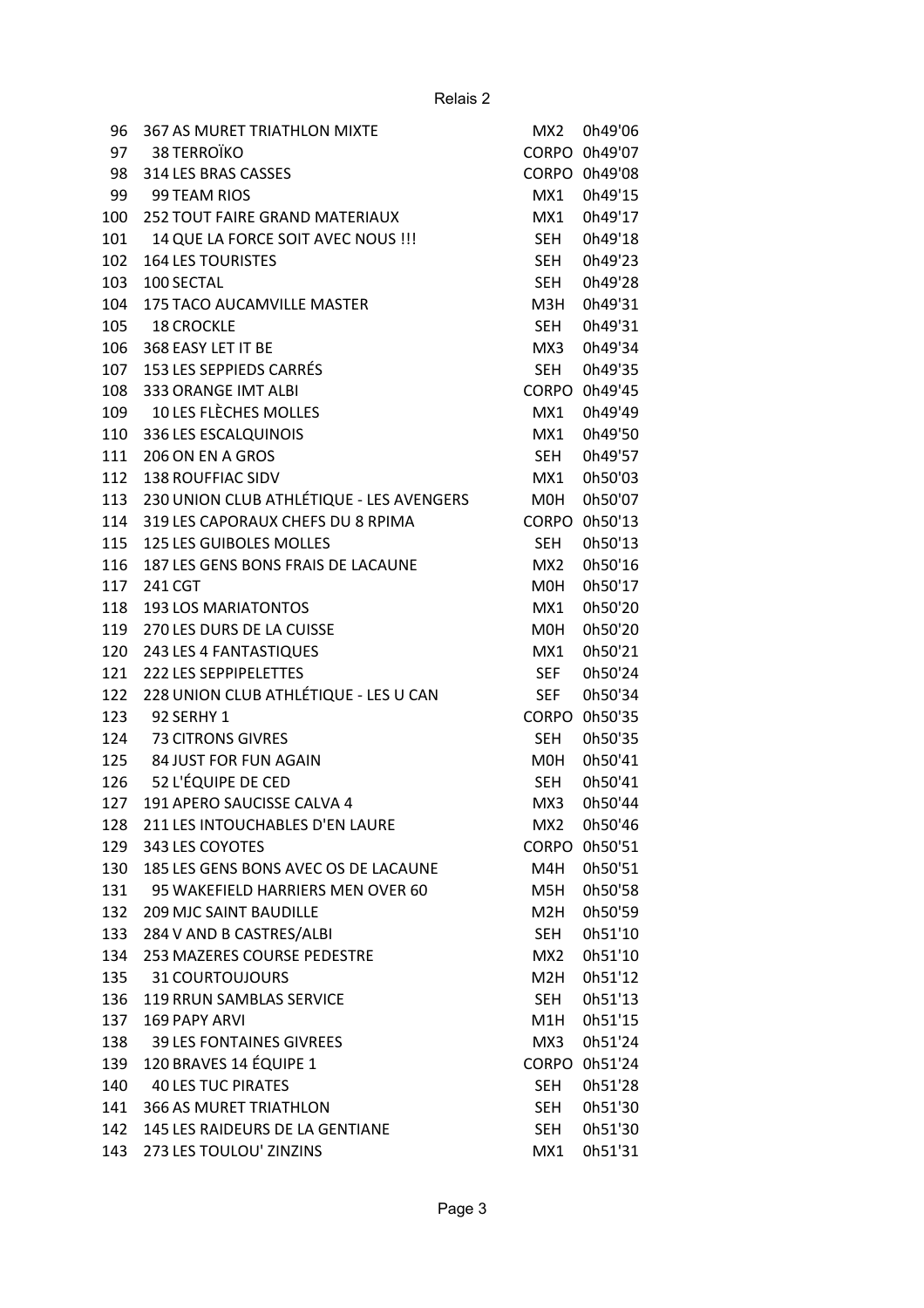| 144 | <b>174 TACO AUCAMVILLE FEMMES</b>           | <b>MOF</b>      | 0h51'36       |
|-----|---------------------------------------------|-----------------|---------------|
| 145 | <b>20 DEKRA DIAGNOSTIC CASTRES</b>          | M3H             | 0h51'40       |
| 146 | 310 RS4 PAS D'PLAQUE                        | MX1             | 0h51'40       |
| 147 | 123 ATHETIC FUTSAL CARCASSONNE              | <b>SEH</b>      | 0h51'43       |
| 148 | <b>195 MARATHON TEAM</b>                    | <b>SEH</b>      | 0h51'50       |
| 149 | 124 MADAGIGA                                | MX1             | 0h51'50       |
| 150 | 104 ETS OULMIÈRE                            | <b>CORPO</b>    | 0h51'57       |
| 151 | 275 CHOURMO                                 | M1H             | 0h52'03       |
| 152 | <b>156 LES SEPPICTYPES</b>                  | M0H             | 0h52'05       |
| 153 | 22 DILOY'S                                  | <b>SEH</b>      | 0h52'10       |
| 154 | 199 RG 2020                                 | M0H             | 0h52'21       |
| 155 | 257 TEAM SCLE                               | <b>CORPO</b>    | 0h52'22       |
| 156 | 327 L'OUSTALOU 2                            | M0H             | 0h52'22       |
| 157 | 235 FRAYSSINET 3                            | <b>CORPO</b>    | 0h52'24       |
| 158 | <b>21 VELO SPORT CASTRAIS</b>               | <b>SEH</b>      | 0h52'25       |
| 159 | 358 A L'HEURE POUR L'APERO                  | M0H             | 0h52'31       |
| 160 | 276 L'ES7                                   | SEH             | 0h52'33       |
| 161 | <b>207 LACCROPARC</b>                       | SEH             | 0h52'34       |
| 162 | 288 LES NAVESSOLS VOLANTS                   | M2H             | 0h52'38       |
| 163 | 363 LES BABA O RUN                          | SEH             | 0h52'45       |
| 164 | 229 UNION CLUB ATHLÉTIQUE - LES BLA BLA RUN | MX1             | 0h52'49       |
| 165 | 2 CHAI LES JUMEAUX                          | MX1             | 0h52'58       |
| 166 | 19 LES BARRES À MINE                        | M1H             | 0h53'03       |
| 167 | 197 LES 4B DU CAB                           | M1F             | 0h53'03       |
| 168 | 307 VALROTORO                               | <b>SEH</b>      | 0h53'08       |
| 169 | 152 RRUN FIVE                               | M0H             | 0h53'10       |
| 170 | 53 L'ÉQUIPE DE CÉCÉ                         | SEH             | 0h53'13       |
| 171 | 54 REVEL SPRINTER GIVRE                     | <b>SEH</b>      | 0h53'14       |
| 172 | 194 LA JAVA BLEUE                           | M1H             | 0h53'29       |
| 173 | 131 AIGUEFONDE EN SORTIE                    | MX3             | 0h53'29       |
| 174 | 167 OLYMPIQUE DE SALIES                     | MX3             | 0h53'33       |
| 175 | 369 BIGARD                                  |                 | CORPO 0h53'34 |
| 176 | 144 LES ASCADIENS                           | MX3             | 0h53'46       |
| 177 | 96 LES 3 PIGEONNIERS                        | MX1             | 0h53'46       |
| 178 | 247 BOULE DE NEIGE                          | MX3             | 0h53'47       |
| 179 | <b>117 RRUN MASTER ONE</b>                  | MX <sub>2</sub> | 0h53'58       |
| 180 | 279 TEAM DES CRETES                         | MX1             | 0h54'04       |
| 181 | 90 MECA 6 1                                 | SEH             | 0h54'05       |
| 182 | 75 LES MONTAGNOLS DES ROCS 2 (ALBINE)       | MX3             | 0h54'13       |
| 183 | 352 LES CASTORS DE L'ESPACE                 | MX1             | 0h54'14       |
| 184 | 263 DORNHA 1                                | M0H             | 0h54'14       |
| 185 | <b>274 LES DERNIERS</b>                     | MX1             | 0h54'16       |
| 186 | 63 TAC                                      | <b>SEH</b>      | 0h54'18       |
| 187 | <b>168 TEAM ARMAND</b>                      | SEH             | 0h54'21       |
| 188 | 91 WAKEFIELD HARRIERS LADIES                | M1F             | 0h54'22       |
| 189 | 234 FRAYSSINET 2                            | <b>CORPO</b>    | 0h54'23       |
| 190 | 190 LES GENS BONS CRUS DE LACAUNE           | MX2             | 0h54'26       |
| 191 | 49 TRIATHLON CASTRES 4                      | MX1             | 0h54'32       |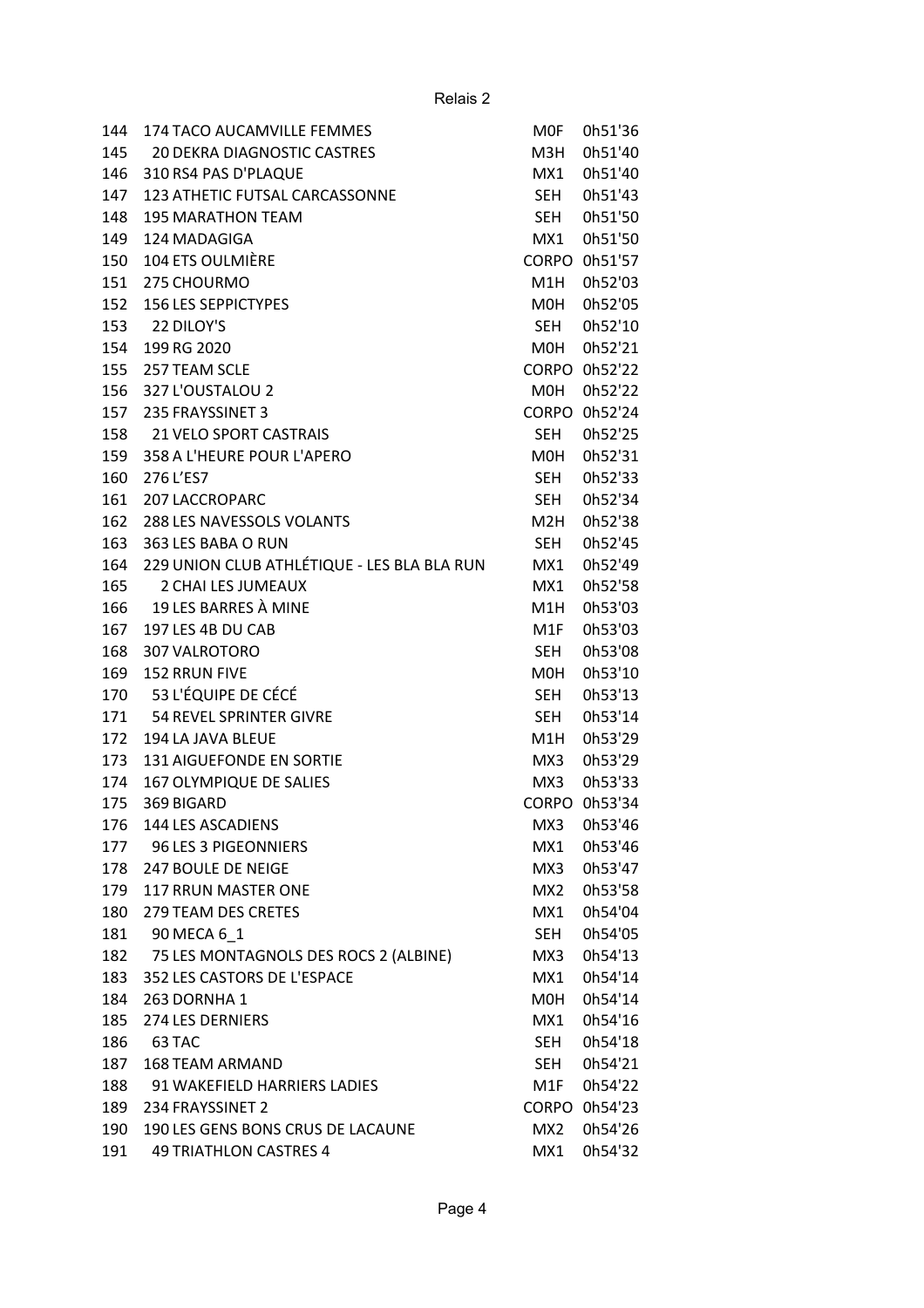| 192 | <b>106 LES COURTS-CIRCUITÉS</b>              |                  | CORPO 0h54'36 |
|-----|----------------------------------------------|------------------|---------------|
| 193 | <b>218 LES SEPPITECHS</b>                    | M1H              | 0h54'37       |
| 194 | 101 LES BRISE-FER                            | M0H              | 0h54'39       |
| 195 | 48 MONSIEUR BRICOLAGE                        |                  | CORPO 0h54'39 |
| 196 | 159 LES COLLÈGUES DE CARCELLES               | MX <sub>2</sub>  | 0h54'40       |
| 197 | 338 CABRUN MIX                               | MX3              | 0h54'42       |
| 198 | <b>28 ALTO BIKES TOULOUSE</b>                | MX1              | 0h54'43       |
| 199 | 186 LES GENS SANS OS DE LACAUNE              | MX2              | 0h54'48       |
| 200 | <b>27 LES VENTUS TURBINES</b>                | MX1              | 0h54'48       |
| 201 | 286 DENTOMED                                 | <b>SEH</b>       | 0h55'10       |
| 202 | 71 LA DRINK TEAM                             | M <sub>O</sub> H | 0h55'13       |
| 203 | 219 SEPPIJAMA                                | MX <sub>2</sub>  | 0h55'14       |
| 204 | 157 LES TOURISTES - LES TROTTEURS D'EN LAURE | <b>SEH</b>       | 0h55'19       |
| 205 | 102 ON VA PAS LAISSER CA                     | <b>SEH</b>       | 0h55'22       |
| 206 | 244 LA POSI'TIVE TEAM                        | MX <sub>2</sub>  | 0h55'25       |
| 207 | 370 EASYSPORT 3                              | MX1              | 0h55'25       |
| 208 | <b>281 PERFO PLUS</b>                        | MX3              | 0h55'31       |
| 209 | <b>67 FOUILLEUL FORMATIONS REVEL</b>         | MX1              | 0h55'36       |
| 210 | 178 EASYSPORT THOUY 1                        | M <sub>2F</sub>  | 0h55'46       |
| 211 | <b>361 ISIS RUNNING</b>                      | <b>SEH</b>       | 0h55'49       |
| 212 | <b>85 THOUY</b>                              | MX <sub>2</sub>  | 0h55'50       |
| 213 | <b>8 TRACKS GIRLS</b>                        | M3F              | 0h55'52       |
| 214 | 3 TRACTEURS 73                               | M <sub>2</sub> H | 0h55'58       |
| 215 | <b>139 BIOMETHARN</b>                        | MX1              | 0h55'59       |
| 216 | 183 LES GENS BONS SECS DE LACAUNE            | MX2              | 0h55'59       |
| 217 | 216 GAZELLES SAIXOLLES                       | <b>SEH</b>       | 0h56'02       |
| 218 | <b>11 LES P'TITS LOUKOUMS</b>                | MX <sub>2</sub>  | 0h56'05       |
| 219 | 297 LES VAURIENS ET LES VAURÉENS             | MX1              | 0h56'06       |
| 220 | 94 WAKEFIELDS HARRIERS MEN                   | <b>SEH</b>       | 0h56'08       |
| 221 | <b>41 TEAM EIFFAGE</b>                       | <b>CORPO</b>     | 0h56'11       |
| 222 | <b>150 LES ROUMÉGAÏRES</b>                   | MX1              | 0h56'15       |
| 223 | 114 LES COUSINS                              | MX1              | 0h56'15       |
| 224 | 214 TARAHUMARAS 4                            | MX1              | 0h56'15       |
| 225 | 51 TRIATHLON CASTRES 1                       | <b>SEH</b>       | 0h56'20       |
| 226 | 192 LES GENS BONS RASCOULET                  | MX1              | 0h56'31       |
| 227 | <b>82 LES PARENTS INDIGNES</b>               | MX2              | 0h56'31       |
| 228 | <b>158 LES RALEUSES</b>                      | SEF              | 0h56'36       |
| 229 | 231 LES RUNNERS DU SCM                       | MX1              | 0h56'38       |
| 230 | 98 PICTO TOULOUSE                            | <b>CORPO</b>     | 0h56'41       |
| 231 | 72 ÔC FADA                                   | M <sub>O</sub> H | 0h56'44       |
| 232 | 118 RRUN ELLE & EUX                          | MX1              | 0h56'51       |
| 233 | 200 LES GIVRES DE LA RONDE                   | M2H              | 0h56'57       |
| 234 | 262 ATHLÉ LAURAGAIS OLYMPIQUE                | MX2              | 0h56'59       |
| 235 | 166 TEAM88                                   | SEH.             | 0h57'00       |
| 236 | 103 LES TUCHES                               | MX1              | 0h57'06       |
| 237 | <b>359 FRITATRANS</b>                        | MX1              | 0h57'06       |
| 238 | <b>37 BLACK MOUNTAIN TRAIL</b>               | MX1              | 0h57'12       |
| 239 | 116 RRUN SPEEDY & SES RRUNNEUSES             | MX3              | 0h57'19       |
|     |                                              |                  |               |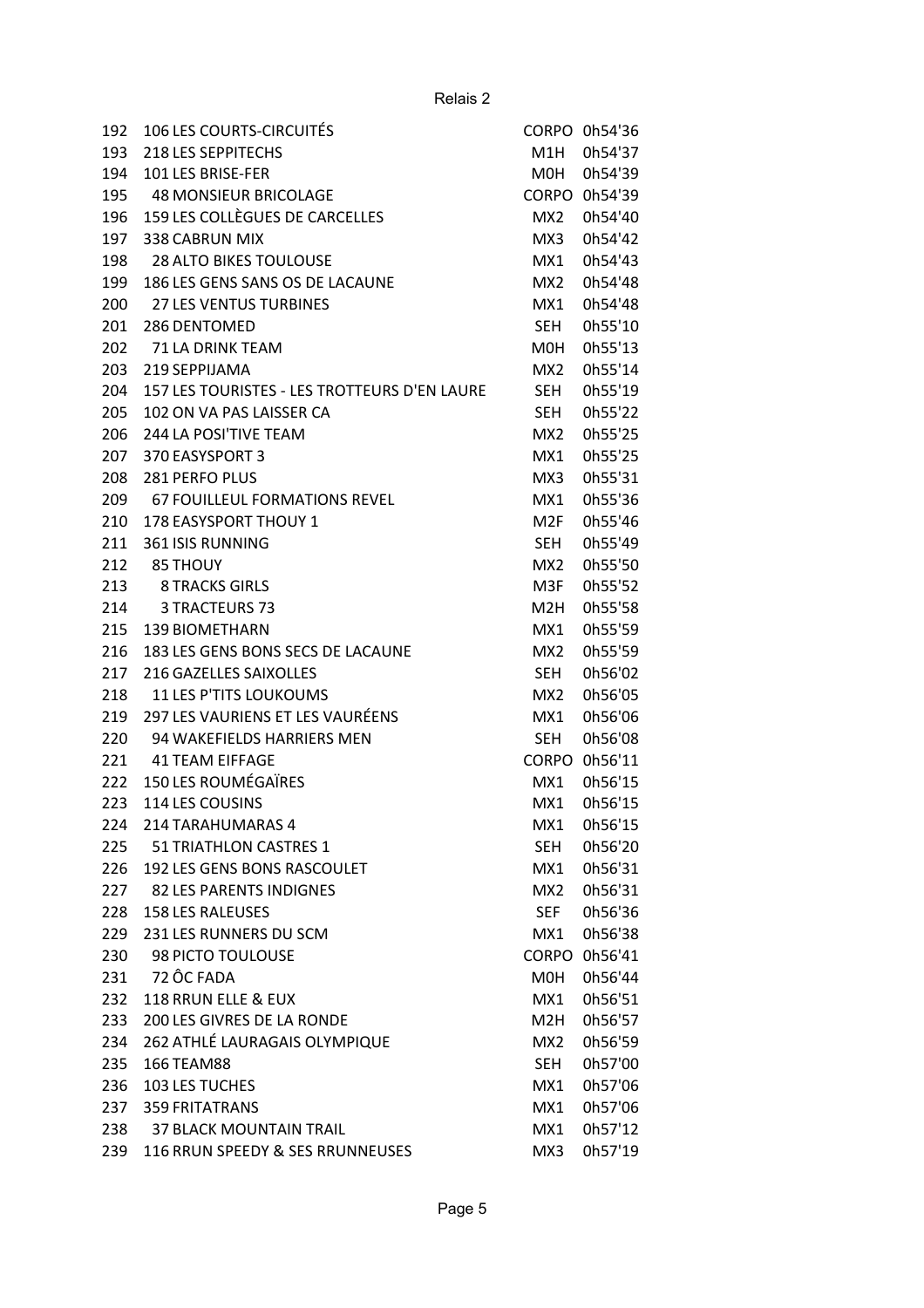| 240 | 115 INTERSPORT MAGELLAN                    | MX <sub>2</sub>  | 0h57'20 |
|-----|--------------------------------------------|------------------|---------|
| 241 | 189 LES VIEUX GENS BONS DE LACAUNE         | M5H              | 0h57'25 |
| 242 | <b>69 LES PIPELETTES</b>                   | MX3              | 0h57'33 |
| 243 | 97 LA LIGUE DES JUSTICIERS CASTRAIS        | SEH              | 0h57'34 |
| 244 | 291 LES 4 NOIX DE COCO GIVRÉES             | MX1              | 0h57'39 |
| 245 | 161 LES COPAINS D'ABORD                    | MX1              | 0h57'41 |
| 246 | 113 LOS CRAMPOS                            | M1H              | 0h57'45 |
| 247 | <b>64 LES CASSES NOISETTES</b>             | <b>SEF</b>       | 0h57'45 |
| 248 | 108 CASTRES ATHLÉTISME SEAA                | MX <sub>2</sub>  | 0h57'46 |
| 249 | 337 LES FILLES DU MURET TRI                | M1F              | 0h57'54 |
| 250 | 212 CJGI                                   | M <sub>2</sub> H | 0h57'56 |
| 251 | 226 POUSSE-RAPIÈRE                         | MX1              | 0h58'04 |
| 252 | <b>35 BRUTS DES COTEAUX</b>                | M3H              | 0h58'04 |
| 253 | 129 LES GALOPINS DE LAMBERT                | MX3              | 0h58'10 |
| 254 | 77 LES MONTAGNOLS DES ROCS 4 (ALBINE)      | MX1              | 0h58'11 |
| 255 | <b>25 COVED ST SULPICE</b>                 | <b>CORPO</b>     | 0h58'14 |
| 256 | 188 LES GENS BONS FUMES DE LACAUNE         | MX <sub>2</sub>  | 0h58'15 |
| 257 | <b>62 TRIATHLON CASTRES 3</b>              | MX1              | 0h58'27 |
| 258 | 55 ETABLISSEMENTS SABLAYROLLES À AUSSILLON | MX1              | 0h58'33 |
| 259 | 202 APERO SAUCISSE CALVA 2                 | M0H              | 0h58'40 |
| 260 | <b>36 LAB RUNNERS 2</b>                    | MX <sub>2</sub>  | 0h58'47 |
| 261 | 12 SOS OXYGÈNE 31                          | M2H              | 0h58'53 |
| 262 | 76 LES MONTAGNOLS DES ROCS 3 (ALBINE)      | MX1              | 0h58'59 |
| 263 | 357 R RUN SCIERIE DU SOMAIL 2              | <b>CORPO</b>     | 0h59'01 |
| 264 | 349 AUCHAN                                 | <b>CORPO</b>     | 0h59'08 |
| 265 | 268 LA RECRE DE VALDU 2                    | MX1              | 0h59'09 |
| 266 | 198 CYBLEX                                 | <b>CORPO</b>     | 0h59'23 |
| 267 | 126 ON VA PAS LAISSER CA 2                 | <b>SEH</b>       | 0h59'25 |
| 268 | 355 TEAM STA                               | M0H              | 0h59'28 |
| 269 | 146 ALBERT ET FILS BÂTIMENT.PERFO+         | MX1              | 0h59'30 |
| 270 | 109 CASTRES ATHLETISME SCLP                | MX <sub>2</sub>  | 0h59'32 |
| 271 | 225 TEAM ERA PGI                           | <b>SEH</b>       | 0h59'33 |
| 272 | 79 SHAKE THAT BOOTY                        | SEF              | 0h59'34 |
| 273 | <b>277 LES RAPETOUT</b>                    | MX1              | 0h59'40 |
| 274 | 364 ORPI 2                                 | MX1              | 0h59'56 |
| 275 | 140 PACFA IMMO                             | MX3              | 0h59'58 |
| 276 | 348 VAL31 / TCL4                           | M0H              | 1h00'07 |
| 277 | <b>182 LES MONTGEARDINS GIVRES</b>         | MX <sub>2</sub>  | 1h00'12 |
| 278 | 237 CARMAUX FEUERWEHRMANN                  | <b>CORPO</b>     | 1h00'15 |
| 279 | 111 CASTRES ATHLETISME JCCNY               | MX <sub>2</sub>  | 1h00'24 |
| 280 | 354 LES GIVRE(E)S DE MISSEGLE              | <b>CORPO</b>     | 1h00'24 |
| 281 | <b>173 LES CHALLENGERS</b>                 | MX1              | 1h00'28 |
| 282 | 254 LA MIXITUDE                            | MX2              | 1h00'29 |
| 283 | 89 SAGESSE                                 | M0H              | 1h00'38 |
| 284 | <b>332 THE REVENANTS</b>                   | M2H              | 1h00'55 |
| 285 | <b>6 LES PAGÉS EN GOGUETTE</b>             | MX <sub>2</sub>  | 1h01'06 |
| 286 | <b>204 LES FRISOUILLES</b>                 | MX3              | 1h01'07 |
| 287 | 261 LES PIEDS TENDRE                       | M5H              | 1h01'12 |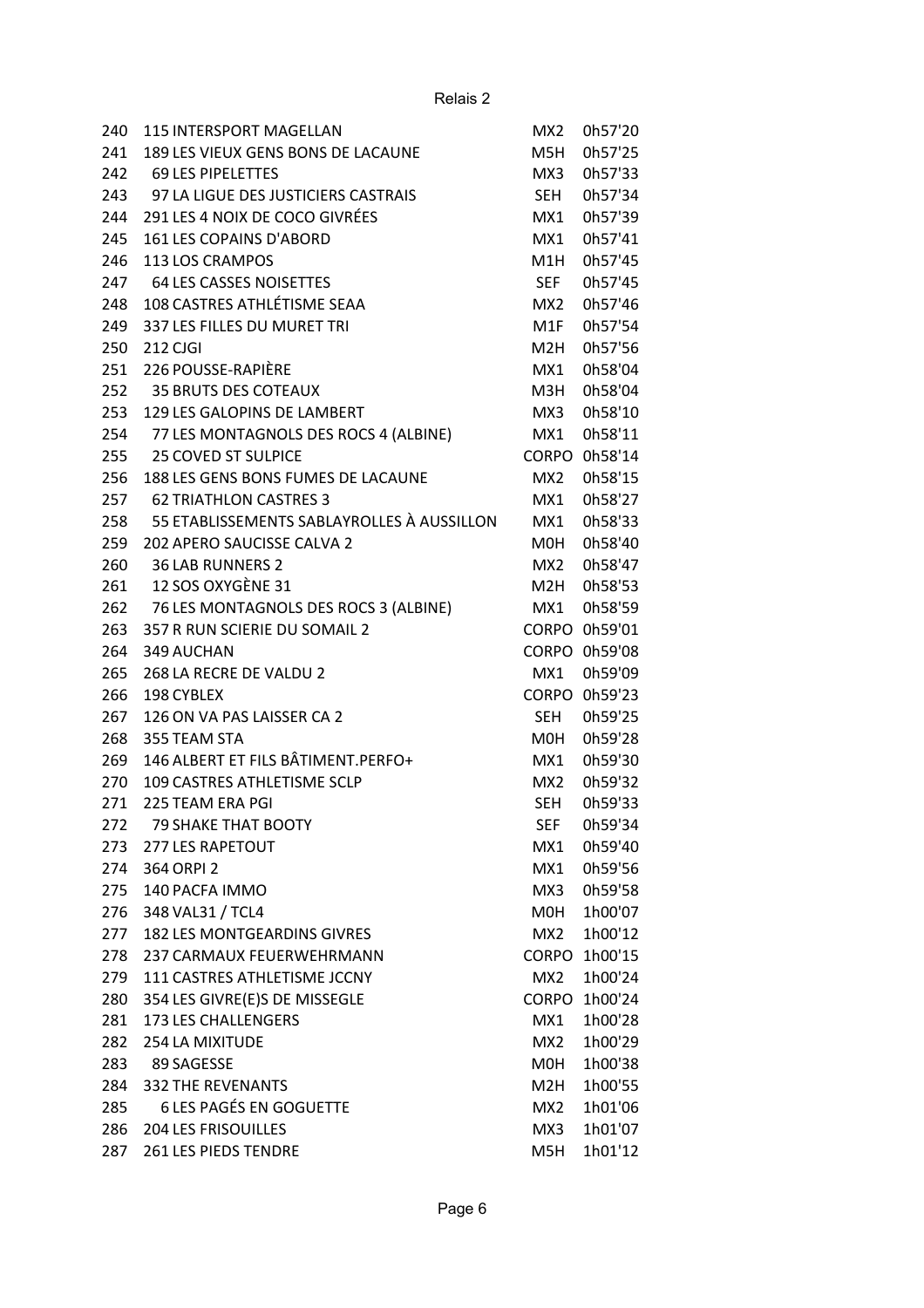| 288 | 47 LAB RUNNERS 3 - LES FILANTS      | MX1             | 1h01'22       |
|-----|-------------------------------------|-----------------|---------------|
| 289 | 278 TEAM CATHY                      | MX3             | 1h01'30       |
| 290 | 315 IMS SOCKETS                     | <b>CORPO</b>    | 1h01'35       |
| 291 | <b>177 TARAHUMARAS 2</b>            | MX3             | 1h01'37       |
| 292 | <b>301 INTERSPORT CASTRES</b>       | <b>CORPO</b>    | 1h01'43       |
| 293 | <b>147 LES POULINETTES</b>          | MX3             | 1h01'52       |
| 294 | <b>249 LOS TCHAOPINOS</b>           | MX1             | 1h01'52       |
| 295 | 135 AU FIN FOND DU FAITOUT :- )     |                 | CORPO 1h01'53 |
| 296 | 46 COURS ET NE TE RETOURNES PAS     | <b>CORPO</b>    | 1h02'05       |
| 297 | 220 SEPPITONIC                      | MX1             | 1h02'09       |
| 298 | 23 TIC                              | M0H             | 1h02'11       |
| 299 | 266 CHAPI CHAPO 2                   | MX3             | 1h02'15       |
| 300 | 290 LES 4 QUARTS TOUT TERRAIN       | MX1             | 1h02'20       |
| 301 | 58 BURKLER UN JOUR BURKLER TOUJOURS | MX3             | 1h02'25       |
| 302 | 320 CREVE-COEUR DU 8                | <b>CORPO</b>    | 1h02'55       |
| 303 | <b>258 HENCOCK'S RECAPÉ</b>         | <b>CORPO</b>    | 1h03'02       |
| 304 | <b>15 TUCETTES GIVREES 1</b>        | <b>SEF</b>      | 1h03'11       |
| 305 | 350 LES FADAS DE LA CROIX DE MILLET | MX2.            | 1h03'16       |
| 306 | 360 TEAM HQ                         | <b>CORPO</b>    | 1h03'30       |
| 307 | <b>160 ABSOLUT RUNNER</b>           | SEH             | 1h03'34       |
| 308 | 105 LES FILLES D'AIGUEFONDE         | <b>SEF</b>      | 1h03'35       |
| 309 | 238 EAU LA SALVETAT 1               | <b>CORPO</b>    | 1h03'36       |
| 310 | 7 TIÉ LA FAMILLE!                   | MX2             | 1h04'12       |
| 311 | <b>221 SEPPIT BULL</b>              | MX1             | 1h04'15       |
| 312 | <b>260 LES OLYMPIENS</b>            | MX1             | 1h04'23       |
| 313 | 68 LES FREEZÉS                      | MX1             | 1h04'41       |
| 314 | <b>137 LES CAUSSADAIS</b>           | MX1             | 1h04'42       |
| 315 | <b>44 CHOIZIT TP</b>                | <b>SEH</b>      | 1h04'47       |
| 316 | 223 BABY TRAILER                    | MX1             | 1h04'48       |
| 317 | 328 LES TUCOS GIVRÉS                | MX1             | 1h05'00       |
| 318 | 213 LES TROTTEURS 1                 | MX1             | 1h05'12       |
| 319 | 248 SIREA                           | <b>CORPO</b>    | 1h05'16       |
| 320 | <b>26 CHABROL IMMOBILIER</b>        |                 | CORPO 1h05'24 |
| 321 | 93 SERHY 2                          | <b>CORPO</b>    | 1h05'28       |
| 322 | 330 L'OUSTALOU 1                    | MX1             | 1h05'32       |
| 323 | 110 CASTRES ATHLETISME AAGM         | MX2             | 1h05'49       |
| 324 | 203 APERO SAUCISSE CALVA 3          | MX2             | 1h05'52       |
| 325 | <b>326 LES NOUVEAUX VENUS</b>       | MX <sub>2</sub> | 1h05'53       |
| 326 | 255 PF MURET                        | MX2             | 1h06'23       |
| 327 | 34 ORDINO                           | MX1             | 1h06'31       |
| 328 | 303 ORPI                            | M1H             | 1h06'34       |
| 329 | 227 LES FONDEURS DE MARIGNANE       | MX1             | 1h06'38       |
| 330 | <b>287 FRANCE ALZHEIMER</b>         | <b>CORPO</b>    | 1h06'43       |
|     |                                     |                 |               |
| 331 | <b>299 LES RETARDATAIRES</b>        | MX2             | 1h07'14       |
| 332 | <b>251 LOS TRAPANELLOS</b>          | MX2             | 1h07'23       |
| 333 | <b>59 EN FAMILLE</b>                | M1H             | 1h07'37       |
| 334 | <b>133 LES COMMINGEOISES</b>        | M1F             | 1h07'46       |
| 335 | <b>56 LES TAUREAUX ROSES</b>        | MX2             | 1h07'55       |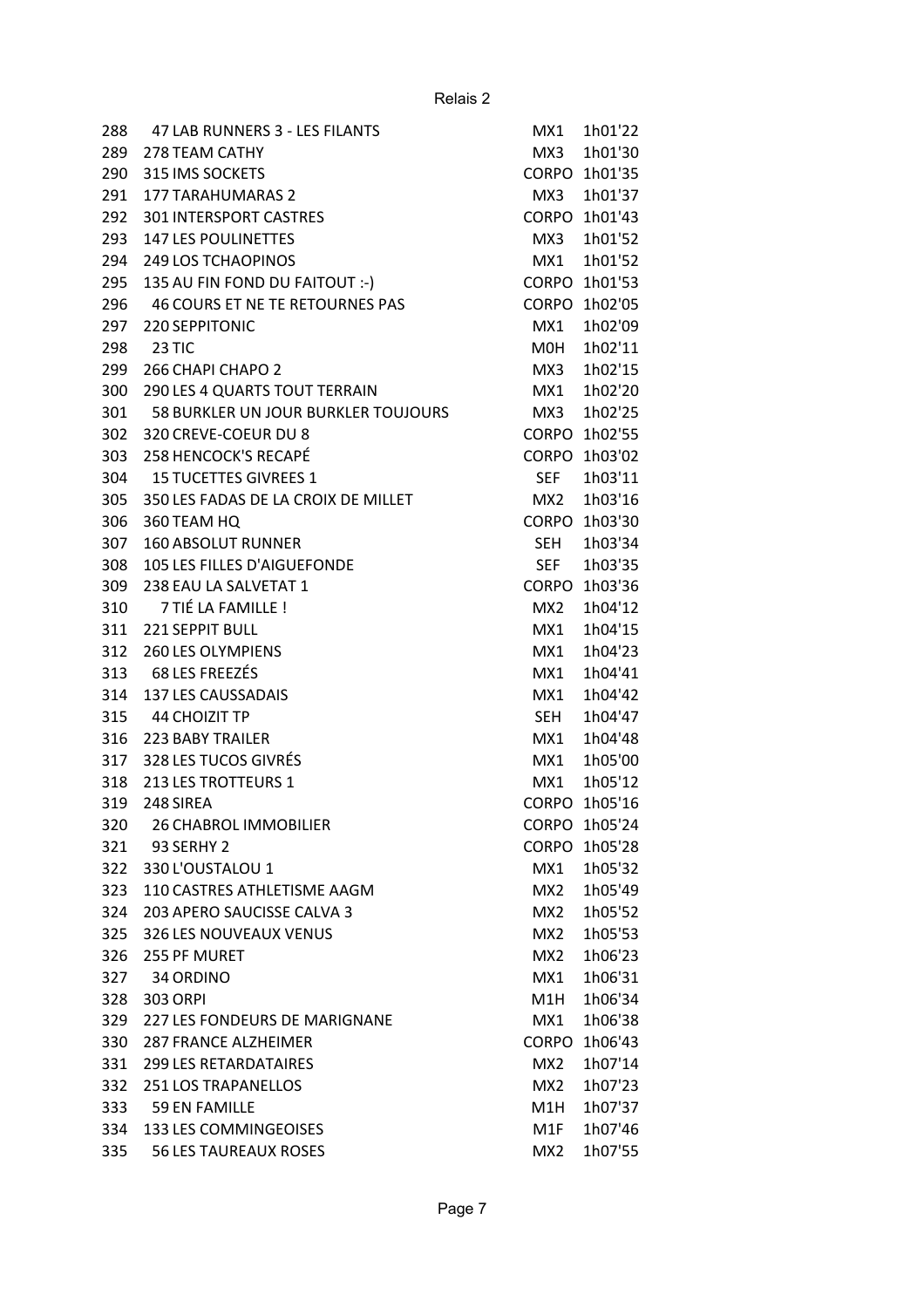| 336                 | 154 LES TROTTEURS 2 - TROTTEURS D'EN LAURE | MX <sub>2</sub>  | 1h08'02       |
|---------------------|--------------------------------------------|------------------|---------------|
| 337                 | <b>5 LA DEFERLANTE AGENAISE</b>            | M1F              | 1h08'09       |
| 338                 | 142 LOUS BERRETES D'AUREILHAN              | MX2              | 1h08'09       |
| 339                 | 329 LOS EMPANADAS                          | MX2              | 1h08'19       |
| 340                 | 217 SEPPICK UP                             | MX1              | 1h08'54       |
| 341                 | 294 OC RESIDENCES 2                        |                  | CORPO 1h08'57 |
| 342                 | 293 OC RESIDENCES 1                        | CORPO            | 1h09'02       |
| 343                 | 265 CHAPI CHAPO 1                          | <b>MOF</b>       | 1h09'05       |
| 344                 | <b>365 GIVRACYRAPTORS</b>                  | M3H              | 1h09'07       |
| 345                 | <b>45 LE GIROU</b>                         | MX2              | 1h09'21       |
| 346                 | <b>280 COURS FORREST COURS</b>             | <b>SEH</b>       | 1h09'21       |
| 347                 | 259 LES GIVRÉS DE COLOMBIE                 | CORPO            | 1h09'31       |
| 348                 | 30 GONDRAND                                | MX1              | 1h09'47       |
| 349                 | 302 LES ON PASSAIT PAR LA                  |                  | CORPO 1h10'14 |
| 350                 | 163 AC ST RÉMY                             | M4H              | 1h12'52       |
| 351                 | 172 AAC TRAIL CLUP                         | MX1              | 1h12'55       |
| 352                 | 232 LES GIVRES DU 13                       | MX1              | 1h13'10       |
| 353                 | 205 LA TEAM DES COCOS                      | MX1              | 1h13'31       |
| 354                 | <b>362 INTERSPORT LABEGE</b>               | MX <sub>2</sub>  | 1h13'58       |
| 355                 | 267 LA RECRE DE VALDU 1                    | M0H              | 1h14'09       |
| 356                 | 1 AB FAB                                   | M1F              | 1h16'06       |
| 357                 | 242 CLEMMIE ET SES DROLES DE MECS          | MX1              | 1h16'06       |
| 358                 | 155 LES SEPIRE QUE PREVU                   | MX2              | 1h17'48       |
| 359                 | 170 SLOW AND FURIOUS                       | MX1              | 1h19'16       |
|                     | 250 L'ÉQUIP'Ô COMPTOIR                     | M <sub>2</sub> H | 0h49'19       |
| $\sim$              | 318 LES SENTIERS DU YACK                   | <b>SEH</b>       | 1h00'39       |
| Abandons            |                                            |                  |               |
|                     | <b>9 LES REDSOCKS</b>                      | MX2              | 0h58'09       |
|                     | <b>295 LES VACHETTES GIVRÉES</b>           | <b>SEH</b>       | 0h47'08       |
|                     | <b>16 TUCETTES GIVRÉES 2</b>               | <b>SEF</b>       | 0h51'41       |
|                     | 24 LES BABA AU RHUM                        | MX1              | 1h04'29       |
| <b>Disqualifiés</b> |                                            |                  |               |
|                     | 86 THOUY 2                                 | MX1              | 0h55'40       |